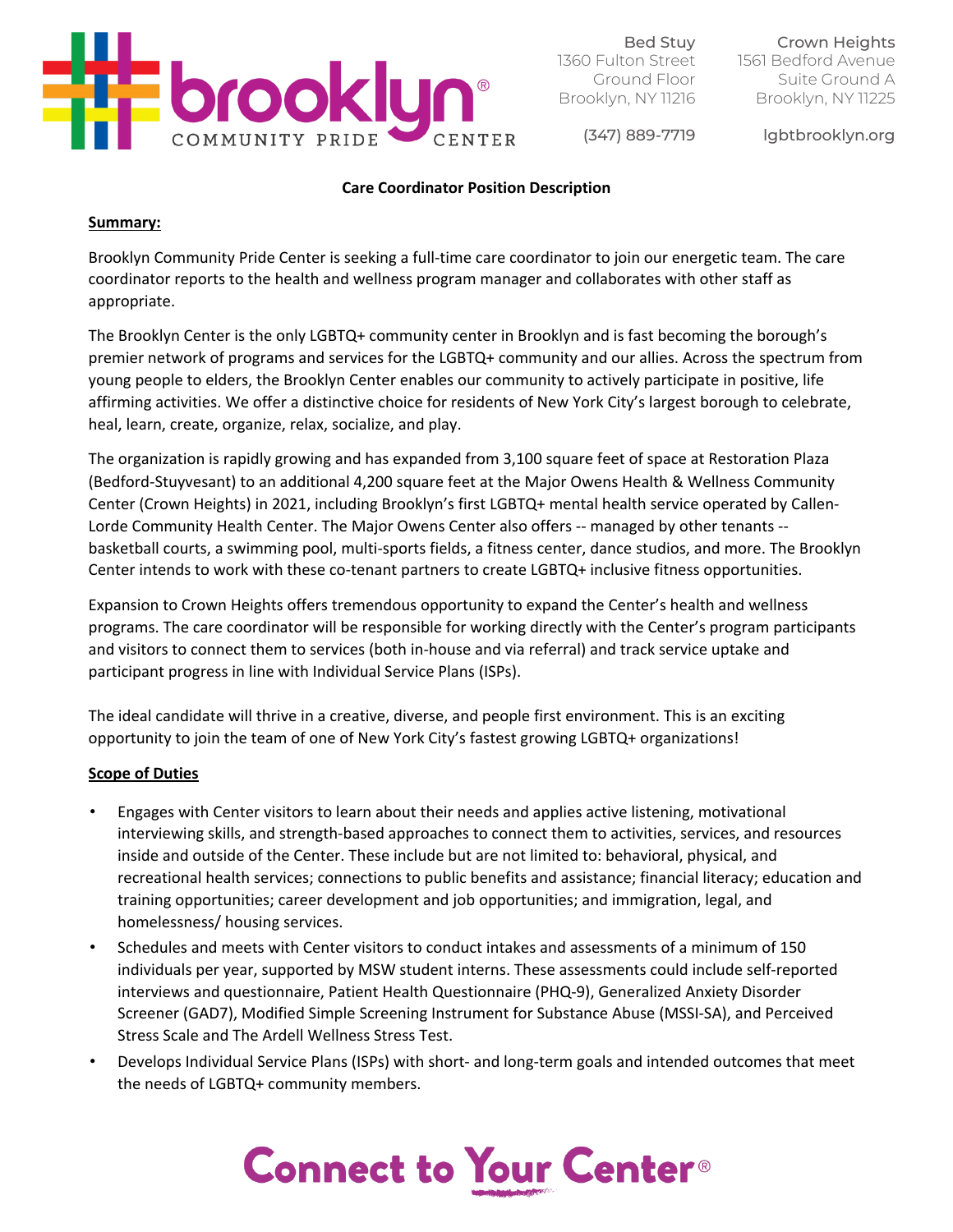

Bed Stuy 1360 Fulton Street Ground Floor Brooklyn, NY 11216

Crown Heights 1561 Bedford Avenue Suite Ground A Brooklyn, NY 11225

(347) 889-7719

lgbtbrooklyn.org

- Manages a case load of 15 individuals at any given time serving a minimum of 60 individuals per year, maintaining case notes and up-to-date bio-psycho-social reports and ensures proper documentation of individual and group sessions and services received for the purpose of medical billing as an Article 31 location.
- Remains in touch with Center visitors on a regular basis to follow up on their ISPs and ensures that participants get connected to the services they need, either internally or with outside resources.
- Works in tandem with on-site partner Callen-Lorde and other behavioral and mental health partners to develop and operationalize a seamless system, including procedures, processes, and tools to connect individuals to mental health services.
- Works closely with other Major Owens Center tenant organizations to connect individuals to services and programs.
- Monitors and tracks service participants performance and progress toward milestones and outcomes as well as analyses and reports on outcomes in aggregate for the purpose of service and program evaluation.
- Maintains and manages service participants files and ensures complete and confidential electronic record keeping of participants including timely and accurately updating of the Center's data management systems.
- Coordinates and facilitates periodic interdisciplinary case management meetings to discuss specific customer cases and case planning.
- Supports the development of workshops and training based on program needs and facilitates workshops and group sessions for service participants that caters to their needs.
- Develops partnerships with social service providers with an affinity of serving LGBTQ+ population for health and wellness, public benefits, legal services, financial literacy, training programs, and other human services.
- Supervises one or more master's in social work interns who will support the care coordinator in servicing program participants and Center visitors.
- Trains staff, volunteers, and interns in various modalities, including screening for depression, anxiety, stress, and substance misuse; motivational interviewing; psychoeducation; and mental health first aide.
- Facilitates direct practice observation and feedback to staff who have been trained in one or more of the modalities.
- Documents and tracks training and coaching, direct practice observation, reflective supervision, and intern supervision on an ongoing basis keeping privacy and confidentially of staff, volunteer, and intern information at the forefront.
- Supports the drafting and publishing of content for website, newsletters, social media, reports, and other publications.
- Coordinates, supports, and manages logistics for events related to care coordination, including events that recognizes the successes that participants achieve.
- Manages the reception desk on a need basis as the entry point for site visitors to familiarize them with the Center and the services, activities, and amenities it offers.
- Assists with administrative duties as needed.
- Available and willing to work evenings and on weekends.